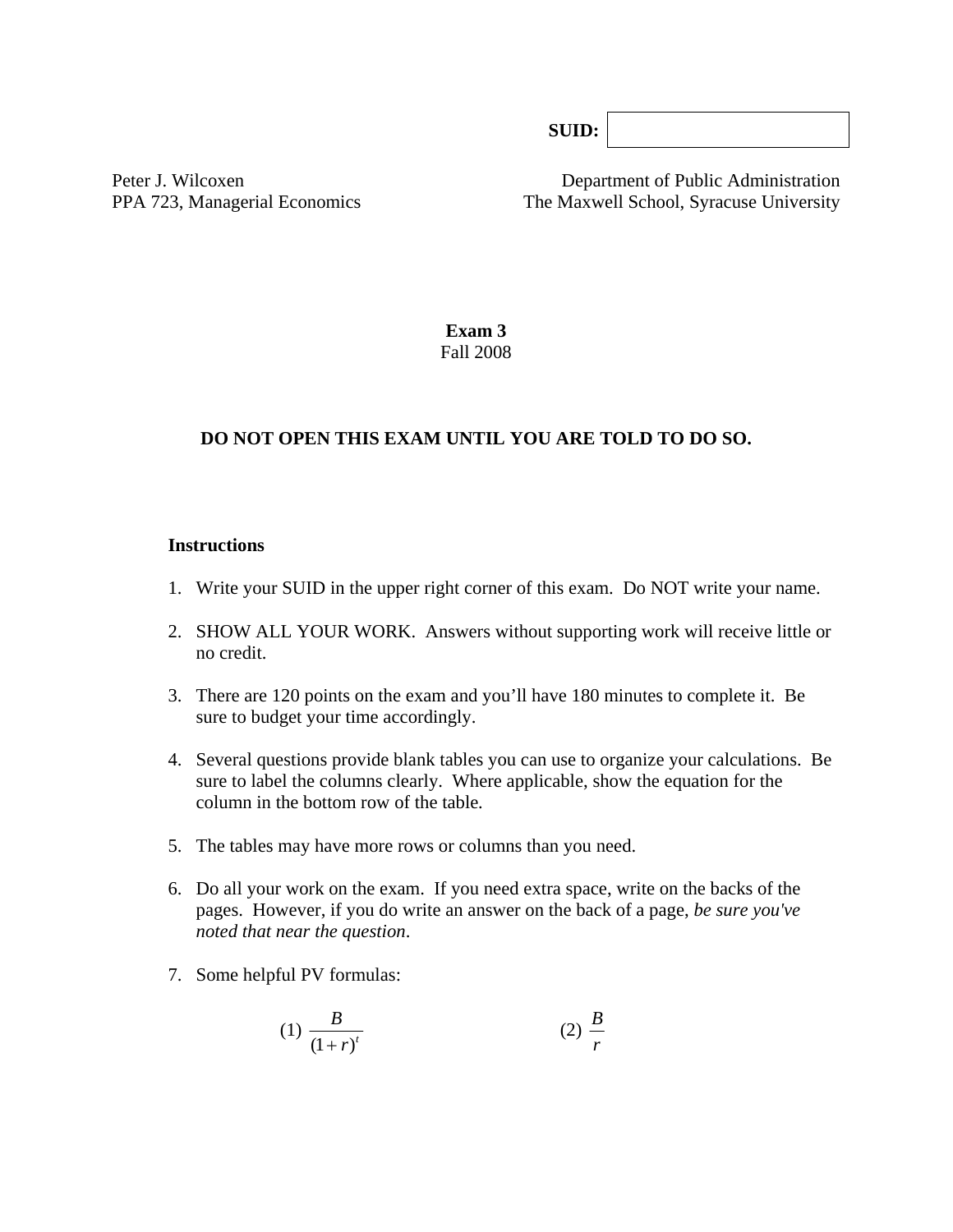## **Part 1: Analysis of an Infrastructure Project (30 points total)**

#### **Question 1A (15 points)**

Suppose that as part of an economic stimulus package the federal government considers building a new high-voltage electric transmission line. If it goes ahead, the line would take 3 years to build (years 1-3) and construction would cost \$200 million in each year (\$600 million total). Beginning in year 4, the line would produce \$33 million of benefits every year forever. In addition, the line would impose costs on nearby residents who would dislike seeing the towers. These costs have been estimated to be \$2 million per year. They would begin when construction starts in year 1 and would continue forever.

(a) Please draw an appropriate cash flow diagram (or diagrams) and calculate the net present value of the project using an interest rate of 5%. Should the government proceed? Please explain briefly.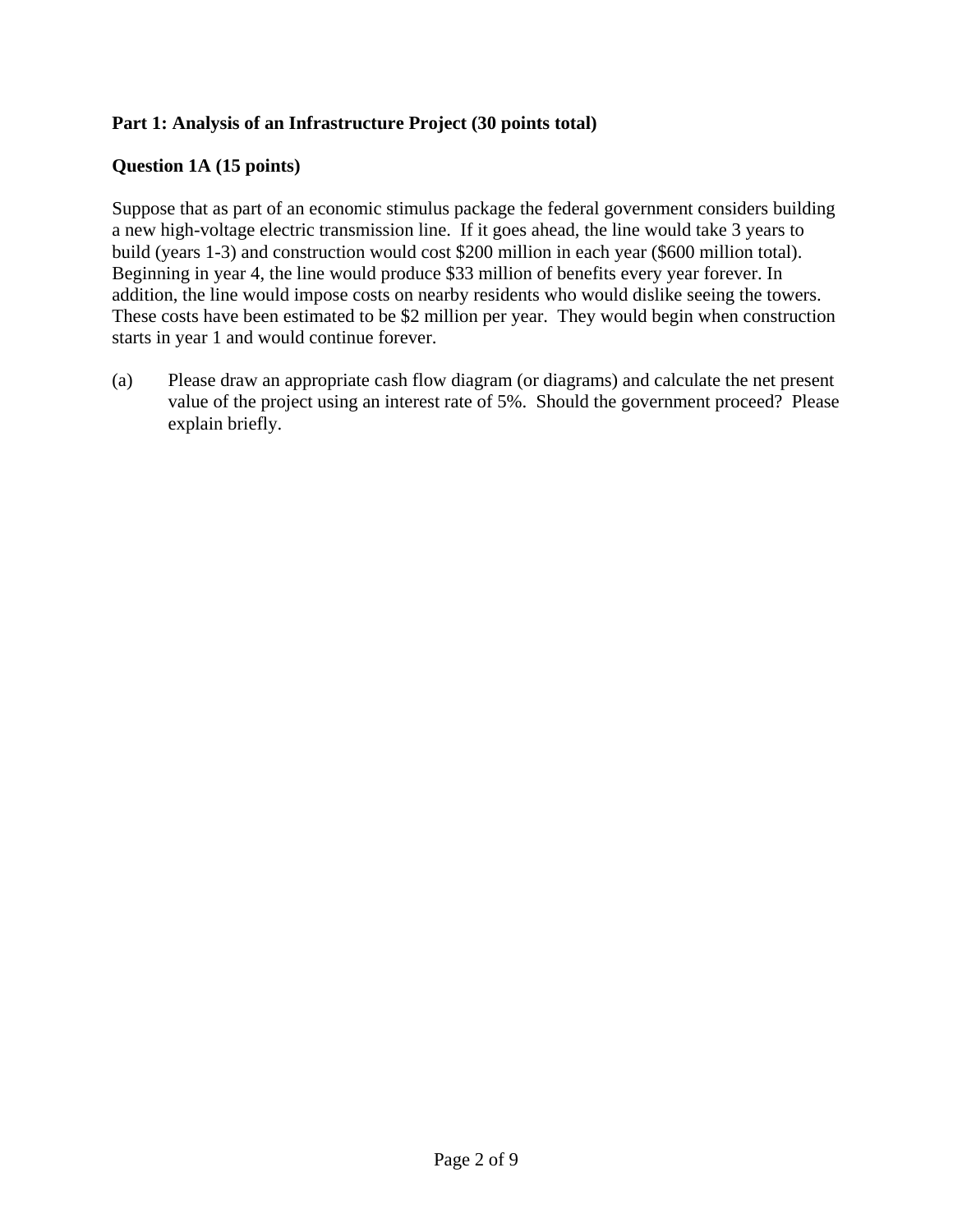## **Question 1B (15 points)**

Now suppose that a private firm is considering building a wind farm near one end of the proposed transmission line. If the wind farm is built, it would begin operating in year 6 and would produce \$5 million of consumer surplus every year from then on (years 6 to infinity). However, the firm's decision depends on whether the transmission line is built. If it line is not built, the firm will definitely not build the wind farm. If the line *is* built, the chance that the wind farm will be built is 40%.

(b) Please calculate the effect of this on the net present value of building the transmission line. You may assume that the government is risk-neutral. Does the decision from 1A change? Why or why not? (Please note that this question is not about the costs and benefits of the wind farm to the firm: it's just about the effect of the farm on the decision to build the line.)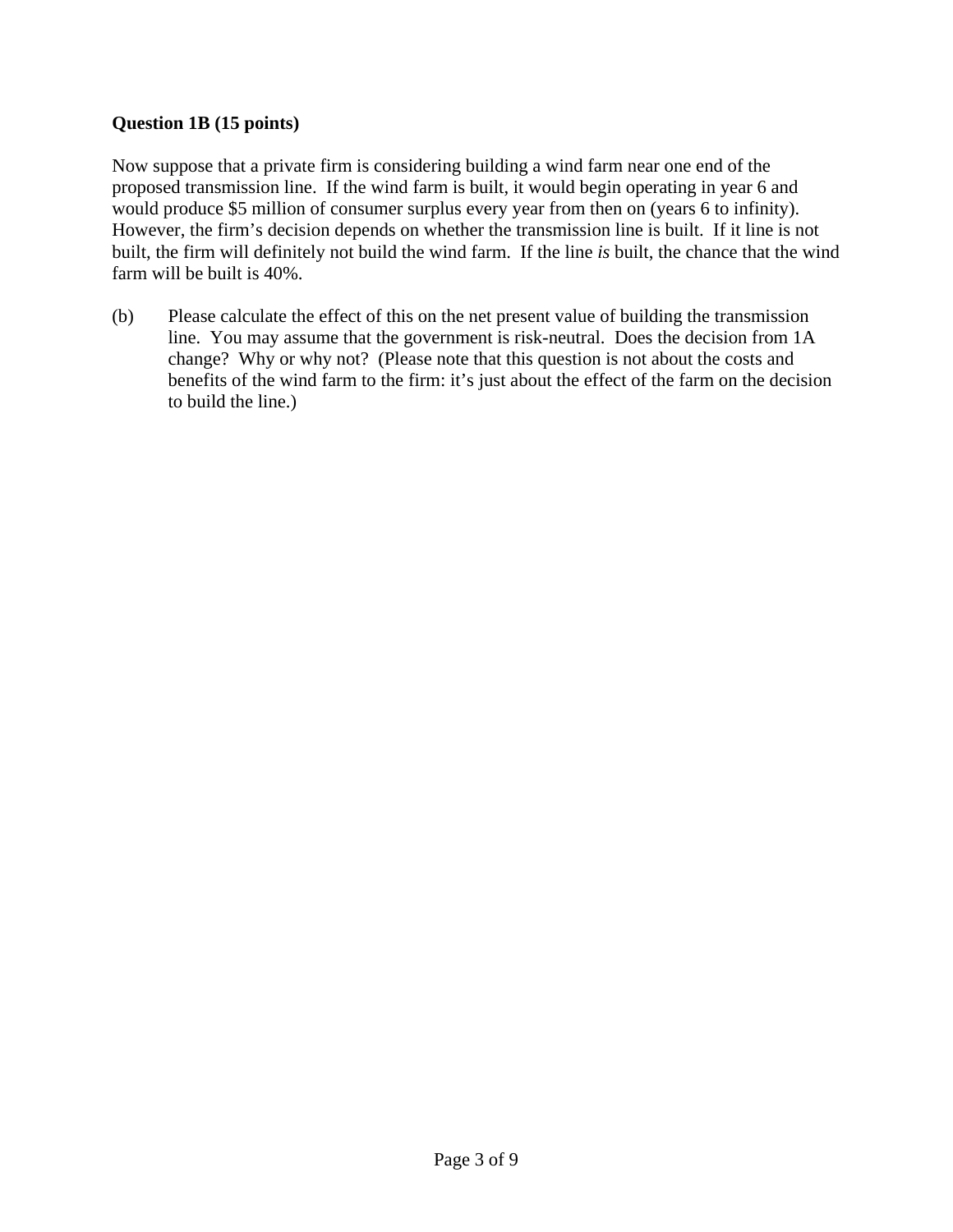## **Part 2: Uncertainty and Information (30 points total)**

#### **Question 2A (15 points)**

A government is evaluating a proposed new regulation. Before it can be adopted, the regulation must be approved by two agencies: A and B. Evaluation by A must be done first and costs \$5 million. Agency A has a 50% chance of approving the regulation. If A rejects the regulation, it cannot be implemented. If approved by A, the regulation goes on to Agency B. Evaluation by B also costs \$5 million and there is a 20% chance B will approve it. If B approves, the regulation will be implemented and will produce \$80 million in benefits.

(a) Please calculate the expected value of starting the evaluation of the regulation. Should the government proceed with it?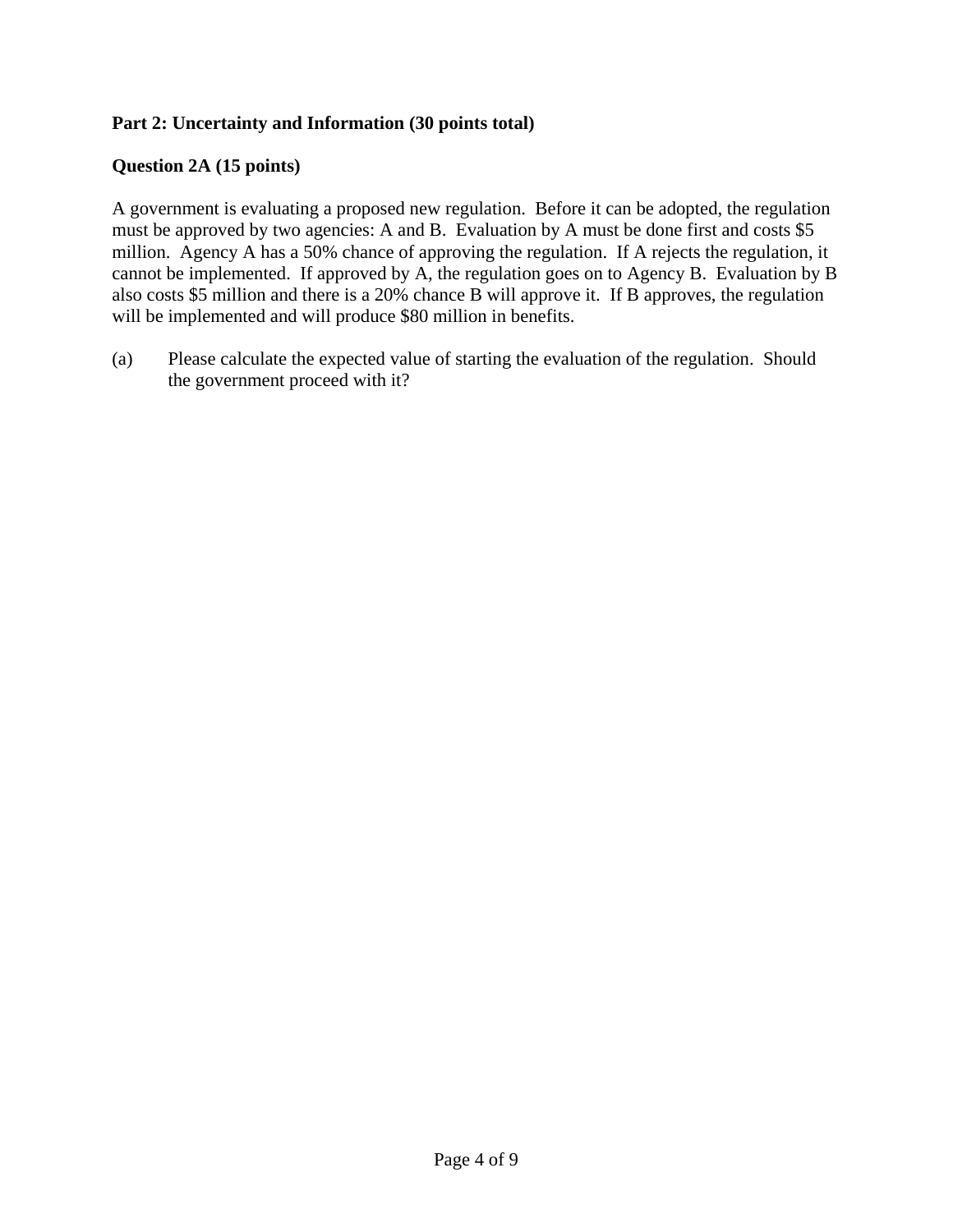#### **Question 2B (15 points)**

A city is considering spending \$400 million to renovate its downtown area in the hope of increasing the city's long term prosperity. There is a 20% chance the renovation would succeed and would generate \$1 billion in benefits. However, if it fails it will only generate \$200 million in benefits. (All costs and benefits are expressed in PV terms and you do NOT need to do any PV calculations in this problem.)

To help make the decision, the city is considering hiring a consultant to predict whether the renovation would succeed or fail. The consultant charges \$2 million and it is known that the consultant's report will be imperfect: if the renovation would actually succeed, the consultant will only report that 40% of the time. However, the consultant is very conservative: if the renovation would fail, the consultant will *never* report that it would succeed.

(a) What is the expected value of hiring the consultant? Should the city do so? Explain briefly why or why not.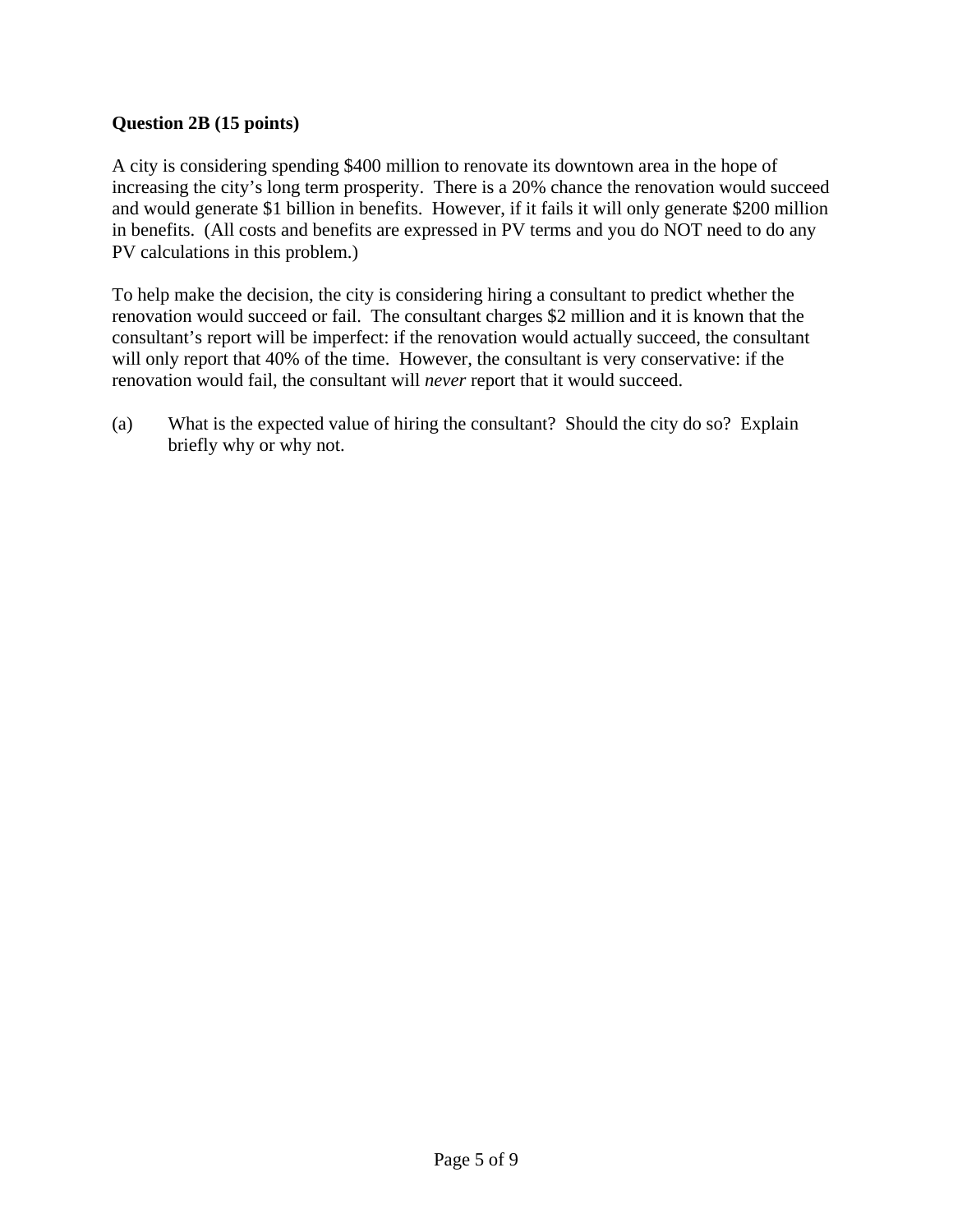## **Part 3: Profit Maximization (15 points total)**

#### **Question 3A (15 points)**

An art museum sells miniature reproductions of some of its most famous sculptures to raise money to fund its other activities. It can produce Q reproductions at a total cost given by the following equation:  $TC = $1000 + $14*Q$ . Demand for the reproductions is given by the equation  $P = $150 - $2*Q$ . The museum owns the rights to reproduce the sculptures and does not allow any other organization to produce them.

(a) The museum wishes to maximize the profit it makes on the reproductions. What price should it charge and how many reproductions should it produce? How much profit will it earn? As a hint, the value of Q is between 30 and 40, inclusive.

| $\overline{5}$<br>۹ |  |  |  |  |  |
|---------------------|--|--|--|--|--|
| ۹<br>¢              |  |  |  |  |  |
| י<br>א              |  |  |  |  |  |
|                     |  |  |  |  |  |
|                     |  |  |  |  |  |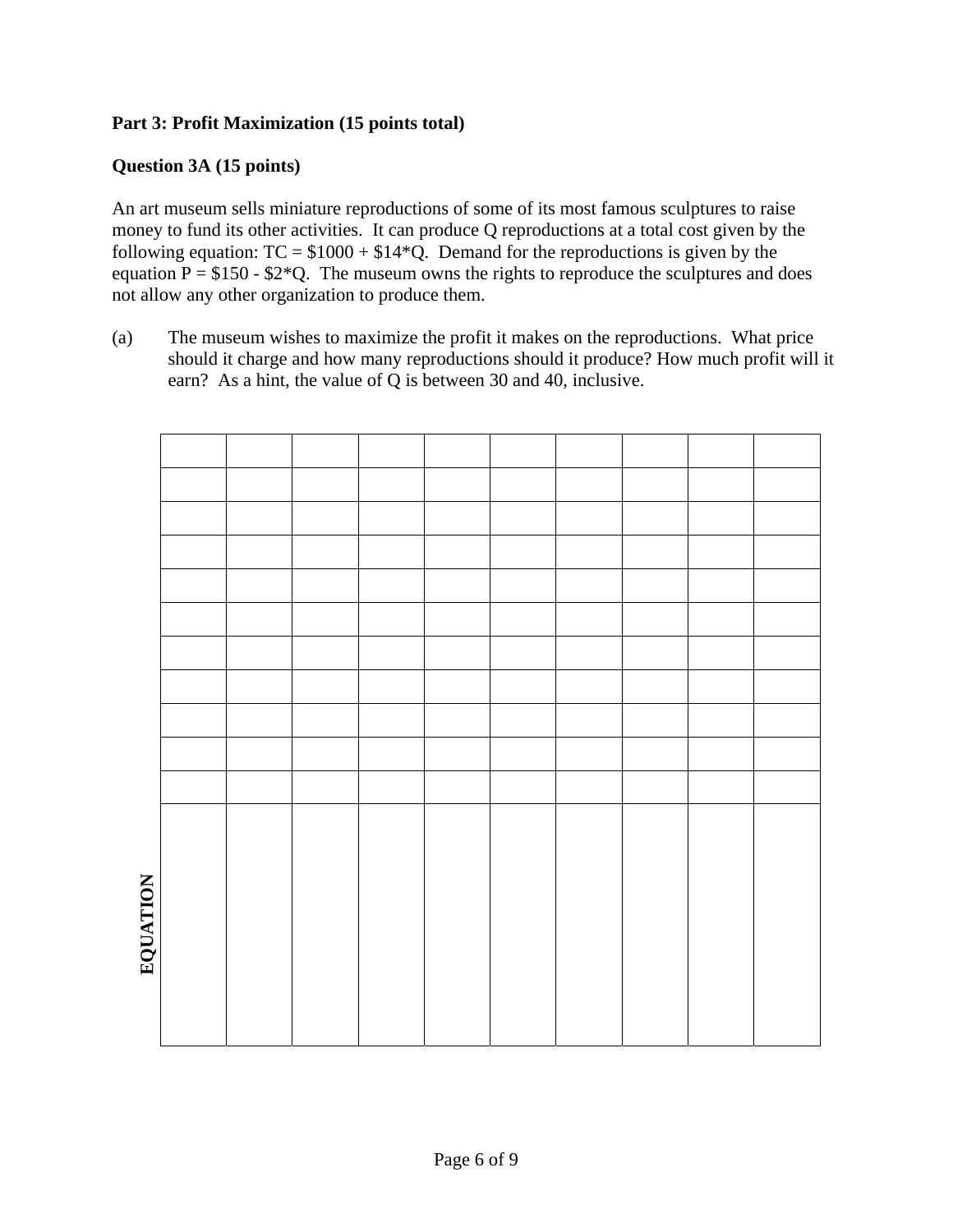## **Part 4: Research and Development (45 points total)**

#### **Question 4A (15 points)**

An automobile company is considering developing an advanced electric car. If it goes ahead and the project is successful, it will be able to patent the car's key technologies and be a monopolist for 20 years (years 1-20). During that time it will be able to produce Q cars at a total cost of TC  $= 25*Q$ . Demand for the car in each year will be given by the equation P = 65 – 0.5\*Q.

(a) If the project succeeds, what price would the firm change and what quantity would it produce during the time it is a monopolist? What profits will it earn? As a hint, the quantity will be between 35 and 45.

| <b>NATIVITY</b> |  |  |  |  |  |
|-----------------|--|--|--|--|--|
|                 |  |  |  |  |  |
|                 |  |  |  |  |  |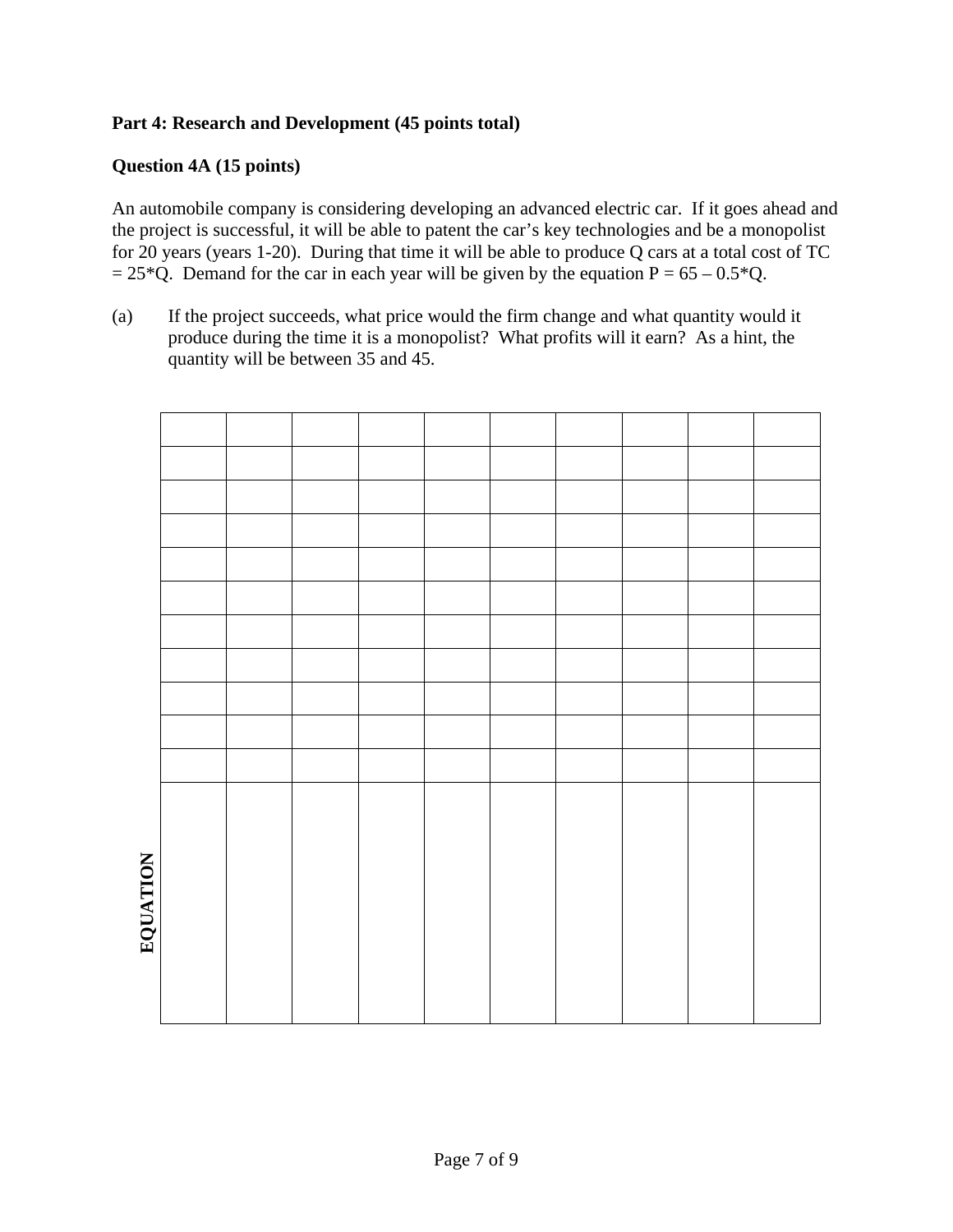# **Question 4B (15 points)**

(b) Please calculate the present value of the monopoly profit from part 4A. Now suppose that the cost of developing the car would be \$4,000 (paid in year 0) and the chance that the project will succeed is 25%. Please calculate the expected present value to the company of developing the car. Will it proceed with the project? You may assume that the firm is risk-neutral and uses an interest rate of 5%.